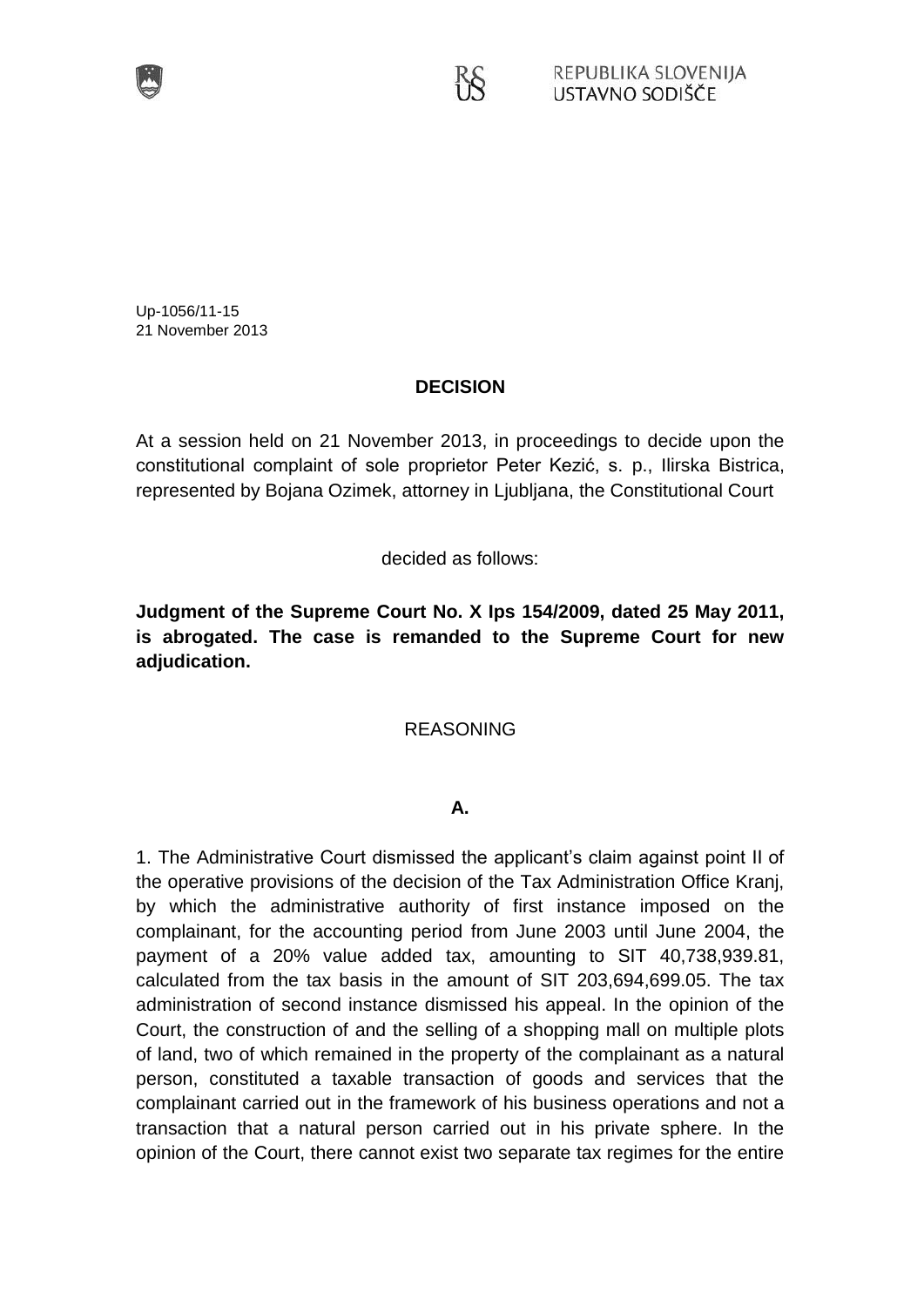complex of the shopping mall complex, even though the natural person did not transfer the two plots of land into the sphere of operations of the sole proprietor. The Supreme Court, which dismissed the complainant's revision, concurred with such positions.

2. The complainant alleges the violation of Articles 14, 22, 23, 25, 33, 67, 69, 74, and 147 of the Constitution. He claims that in the case at issue there was unequal treatment regarding the selling of the property of natural persons, as the selling of the complainant's property was taxed in its entirety, whereas other natural persons would not pay tax for such a sale. There was also unequal treatment in the determination of the value of the plots of land sold, as the tax authority determined the value by revaluing the purchase price and by comparing it to the value of other plots of land that the complainant had bought as a sole proprietor and invested in his company, whereby the investments in the two plots of land that he made as a natural person were not taken into consideration. With regard to other taxable persons, the value of assets is allegedly determined by the market price if they are invested in a company (Articles 475 through 478 of the Companies Act, Official Gazette RS Nos. 65/09 – official consolidated text, 33/11, 91/11, 32/12, 57/12, and 82/13 – CA-1). The applicant draws attention to Judgment of the Administrative Court No. U 2199/2000, dated 3 July 2003, from which it allegedly proceeds that it must be assessed whether the taxable person acquired equipment as a natural person or as a sole proprietor, whereby only what the taxable person determines as an asset of the company and enters into the register of fixed assets is deemed as one, whereby the use [of the asset] to carry out business is allegedly not the decisive circumstance. Also from Judgments of the Supreme Court No. I Up 538/2002, dated 15 March 2005, and I Up 369/2001, dated 23 May 2002, in which the Supreme Court allegedly adopted the position that the mere ownership of fixed assets serves as the basis for the write-off of the amortisation as an expenditure in the procedure for the assessment of income tax from business operations, it allegedly follows that there is no legal basis for the two plots of land to be deemed assets of the company. The complainant alleges that he referred to all three judgments in the revision, however the Supreme Court allegedly did not explain why in these cases the factual and legal situations are different than in his case. Consequently, the reasoning of the challenged judgment is inadequate and allegedly entails a departure by the Supreme Court from the established and uniform case law without substantiation. The complainant makes a similar allegation also with regard to the Judgment of the Court of Justice of the European Union in *Finanzamt Uelzen v. Dieter Armbrecht*, C-291/92, dated 4 October 1995, in which the Supreme Court also allegedly only stated that the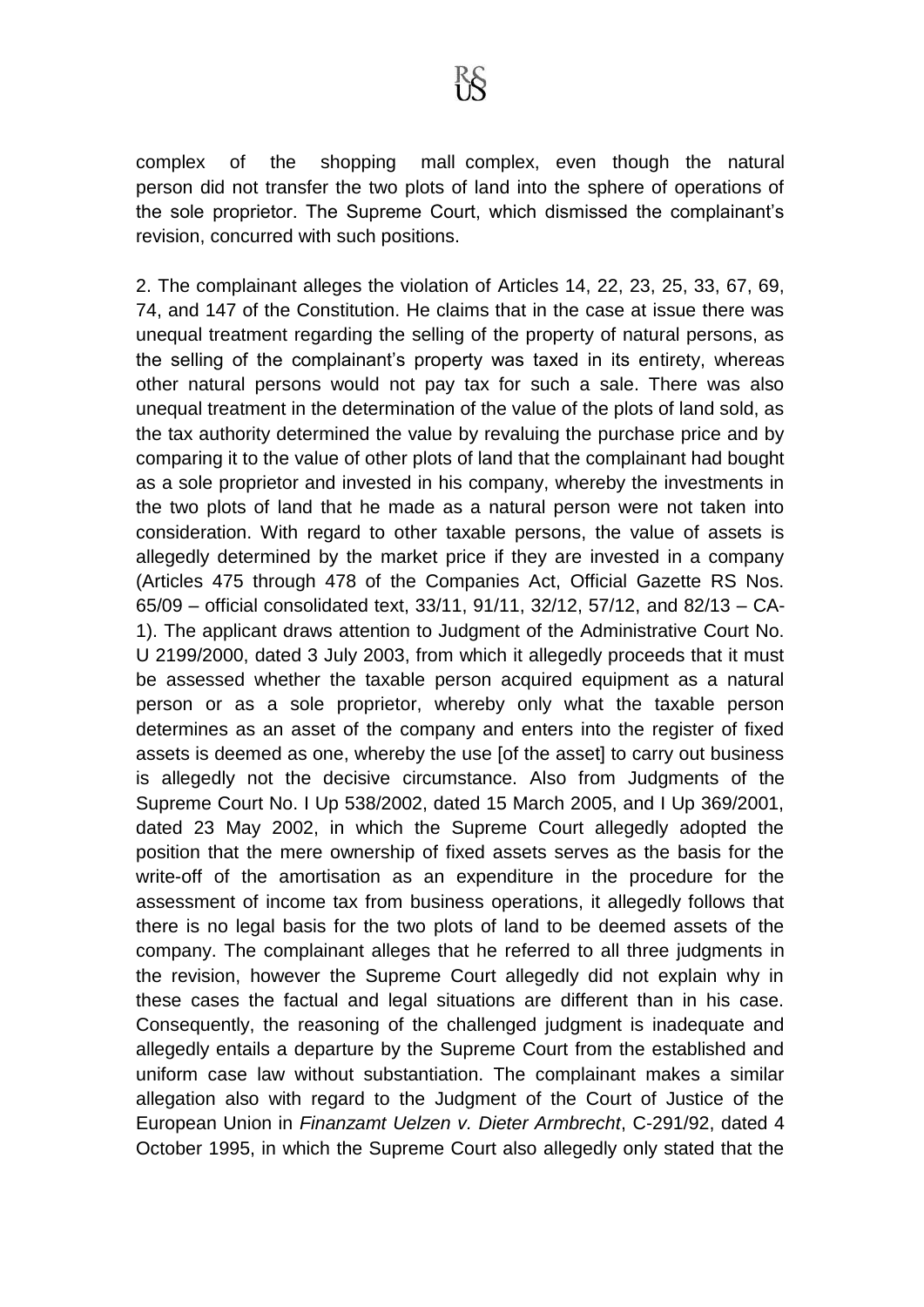state of the facts was different. By deeming that the complainant's plots of land were the property of the company, the courts interfered with his right to private property protected by Article 33 of the Constitution. The complainant also refers to the Sixth Council Directive of 17 May 1977 on the harmonisation of the laws of the Member States relating to sales taxes – Common system of value added tax: uniform basis of assessment (77/388/EEC) (OJ L 145, 13 June 1977 – hereinafter referred to as the Sixth Directive), from which it allegedly clearly follows when a natural person is a taxable person with regard to occasional transactions. The complainant also alleges that it proposed that the Supreme Court stay proceedings and submit the case to the Court of Justice of the European Union on the basis of Article 234 of the Treaty establishing the European Community (consolidated text, UL C 325, 24 December 2002, and Official Gazette RS No. 27/04, MP, No. 7/04 – hereinafter referred to as the TEC), together with three questions on the interpretation of the Sixth Directive, however the Supreme Court did not grant the motion. Moreover, it failed to take a position at all on his motion, even though in conformity with the third paragraph of Article 234 of the TEC and Article 113a of the Courts Act (Official Gazette RS Nos. 94/07 – official consolidated text,  $45/08$ ,  $96/09$ ,  $33/11$ , and  $63/13$  – CtA) it should have submitted the case to the Court of Justice of the European Union. Allegedly, Article 147 of the Constitution is violated, because there is allegedly no legal basis for determining that private assets are deemed to be assets of the company if the latter makes permanent or temporary use of them for its operations. Consequently, there is allegedly no legal basis for including the purchase money among the income from carrying out a business activity. Allegedly, not even point 4 of the second paragraph of Article 4 of the Value Added Tax Act (Official Gazette RS Nos. 25/05 – official consolidated text and 108/05 – hereinafter referred to as the VATA), to which the Supreme Court refers, is the legal basis, because also Articles 3 and 13 of that Act must be taken into consideration, from which it follows that the complainant as a natural person cannot have the status of a taxable person.

3. By Order No. Up-1056/11, dated 4 December 2012, the Constitutional Court accepted the constitutional complaint for consideration. In conformity with the first paragraph of Article 56 of the Constitutional Court Act (Official Gazette RS No. 64/07 – official consolidated text – hereinafter referred to as the CCA), the Constitutional Court notified the Supreme Court and the Ministry of Finance thereof.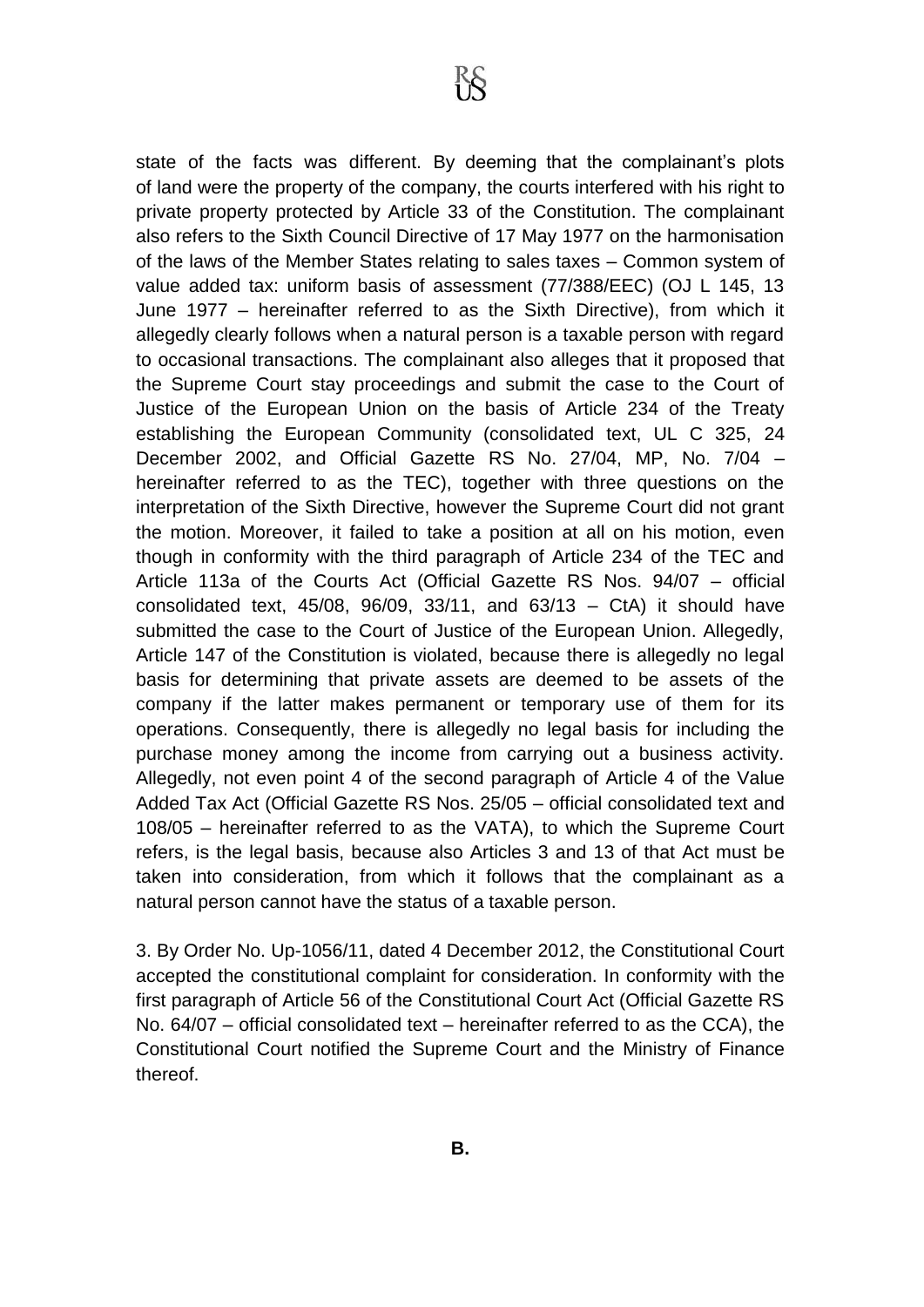4. In the case at issue involving the calculation of value added tax, during the entire proceedings the applicant referred to the case law of the Court of Justice of the European Union, from which it follows, in his opinion, that in the case at issue he should not have been taxed for selling two plots of land that he had bought as a natural person. Moreover, in the revision he subordinately proposed that the Supreme Court stay the proceedings and submit the case to the Court of Justice of the European Union for a decision on the basis of the then valid Article 234 of the TEC (now Article 267 of the Treaty on the Functioning of the European Union, consolidated version, UL C 326, 26 October 2012 – hereinafter referred to as the TFEU). The Supreme Court dismissed the applicant's reference to the case law of the Court of Justice of the European Union as unfounded, as allegedly the factual circumstances were different, and did not expressly take a position on his motion to submit the case to the Court of Justice of the European Union. Consequently, the Constitutional Court assessed whether the alleged violations of human rights and fundamental freedoms in fact occurred.

5. Firstly, it is necessary to assess whether the case at issue concerning the calculation of value added tax is actually a case in which questions regarding the interpretation and application of European Union law arise, including the case law of the Court of Justice of the European Union and the obligation to submit the case to this Court for a preliminary ruling. As the Constitutional Court has already more extensively explained in its Order No. U-I-113/04, dated 27 February 2007 (Official Gazette RS No. 16/07 and OdlUS XVI, 16), the Republic of Slovenia transferred the exercise of part of its sovereign rights to the European Union, which means that it also transferred thereto the normative regulation of certain fields. The field of joint regulation also includes the field of so-called indirect taxation. Article 113 of the TFEU (previously Article 93 of the TEC) namely determines that the Council adopts provisions for harmonising the legislation with regard to sales taxes, excise duties, and other forms of indirect taxation in the scope necessary for establishing the internal market and its functioning and for preventing the distortion of competition. The Sixth Directive[1] was adopted on that legal basis, which the Republic of Slovenia transposed, in conformity with the requirements determined by the third paragraph of Article 288 of the TFEU (previously Article 249 of the TEC), into its legal order by the VATA,[2] which explicitly determines such in the first paragraph of Article 1. The fact that the regulation of the value added tax has been at least partially[3] transferred to the European Union has certain important consequences. Even though it is a field in which the conduct of Member States is not entirely determined by European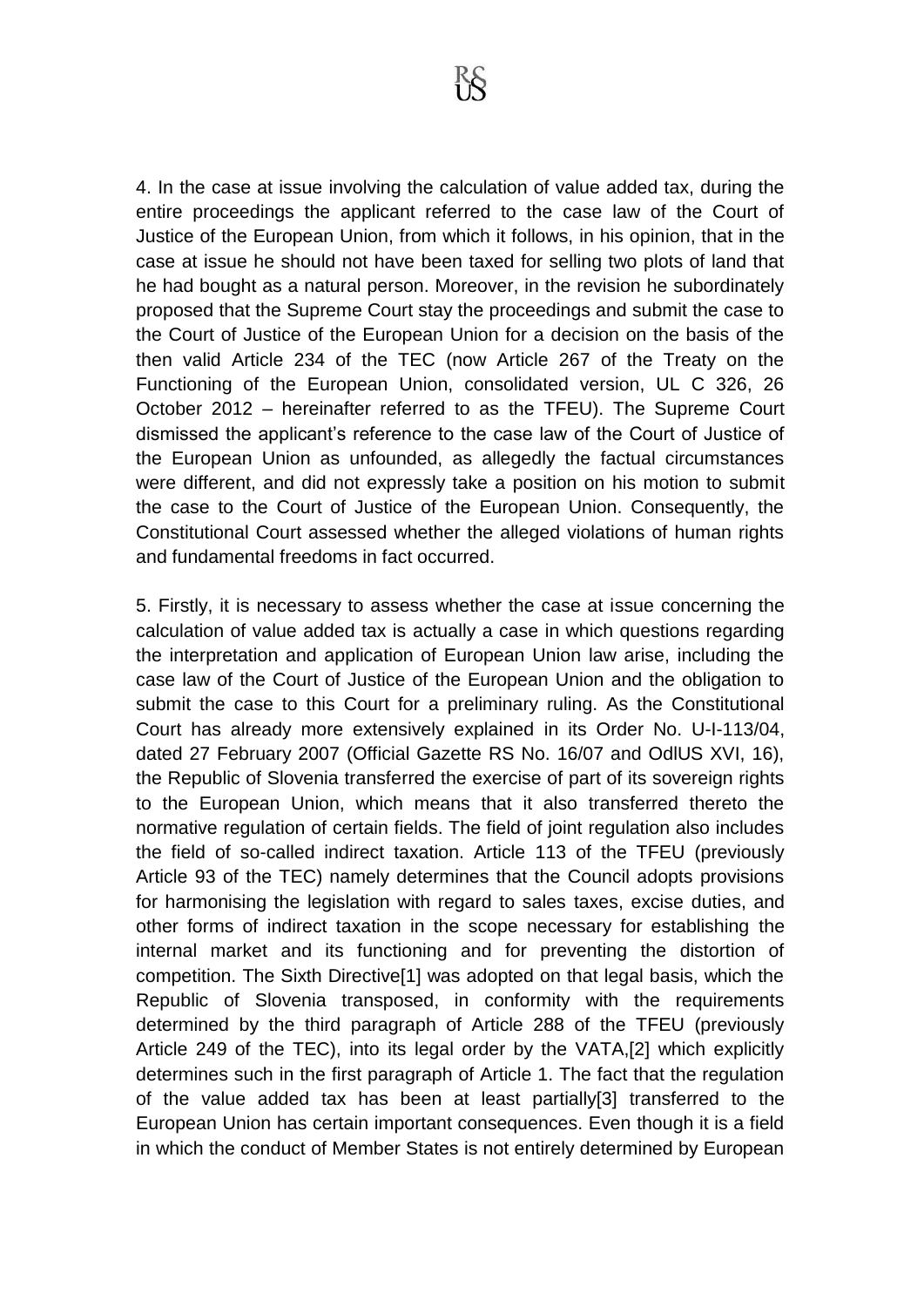Union law, Member States cannot regulate this field by national regulations when the European Union regulates this field by its own legal act;[4] however, if European Union law does not regulate a certain question, Member States must, in conformity with the established case law of the Court of Justice of the European Union,[5] take into consideration the regulations of European Union law when exercising their competences.[6] Since what is at issue is a field of joint regulation, Member States must, in the framework of the common value added tax system, ensure that taxable persons respect their obligations and they have in this regard a certain freedom, especially with regard to the manner available [financial] resources are to be used.[7] However, this freedom of Member States is limited by the obligation to ensure sufficient levying of the Union's own funds and by the obligation to ensure that taxable persons are not treated differently either inside certain Member States or in all Member States.[8] The fact that the case at issue refers to a field that also belongs within the sphere of regulation of the European Union also entails that courts must interpret national regulations in light of European Union law and in conformity with its purpose (the principle of consistent interpretation).[9]

6. By joining the European Union, on the basis of the first paragraph of Article 3a of the Constitution the Republic of Slovenia transferred the exercise of part of its sovereign rights to the institutions of the European Union and exercises such, in the framework of the European Union and for the length of time of its existence, jointly in cooperation with other Member States. The third paragraph of Article 3a of the Constitution determines that legal acts and decisions adopted within international organisations to which Slovenia has transferred the exercise of part of its sovereign rights shall be applied in the Republic of Slovenia in accordance with the legal regulation of these organisations. This provision binds all authorities of the state, including national courts, to take into consideration European Union law when exercising their competences in accordance with the legal regulation of the European Union.[10] The Court of Justice of the European Union has exclusive jurisdiction to give preliminary rulings on questions concerning the interpretation of the Treaties and the validity and interpretation of acts of the institutions, bodies, offices, or agencies of the European Union (Article 267 of the TFEU). Its task is therefore to ensure uniform interpretation and application of (primary and secondary) European Union law and its decisions are binding on all national courts and all other authorities and [legal] subjects in Member States.[11] When in proceedings it is conducting a national court is faced with a question whose resolution falls within the exclusive jurisdiction of the Court of Justice of the European Union, it must not decide thereon unless the Court of Justice of the European Union has already answered it or other conditions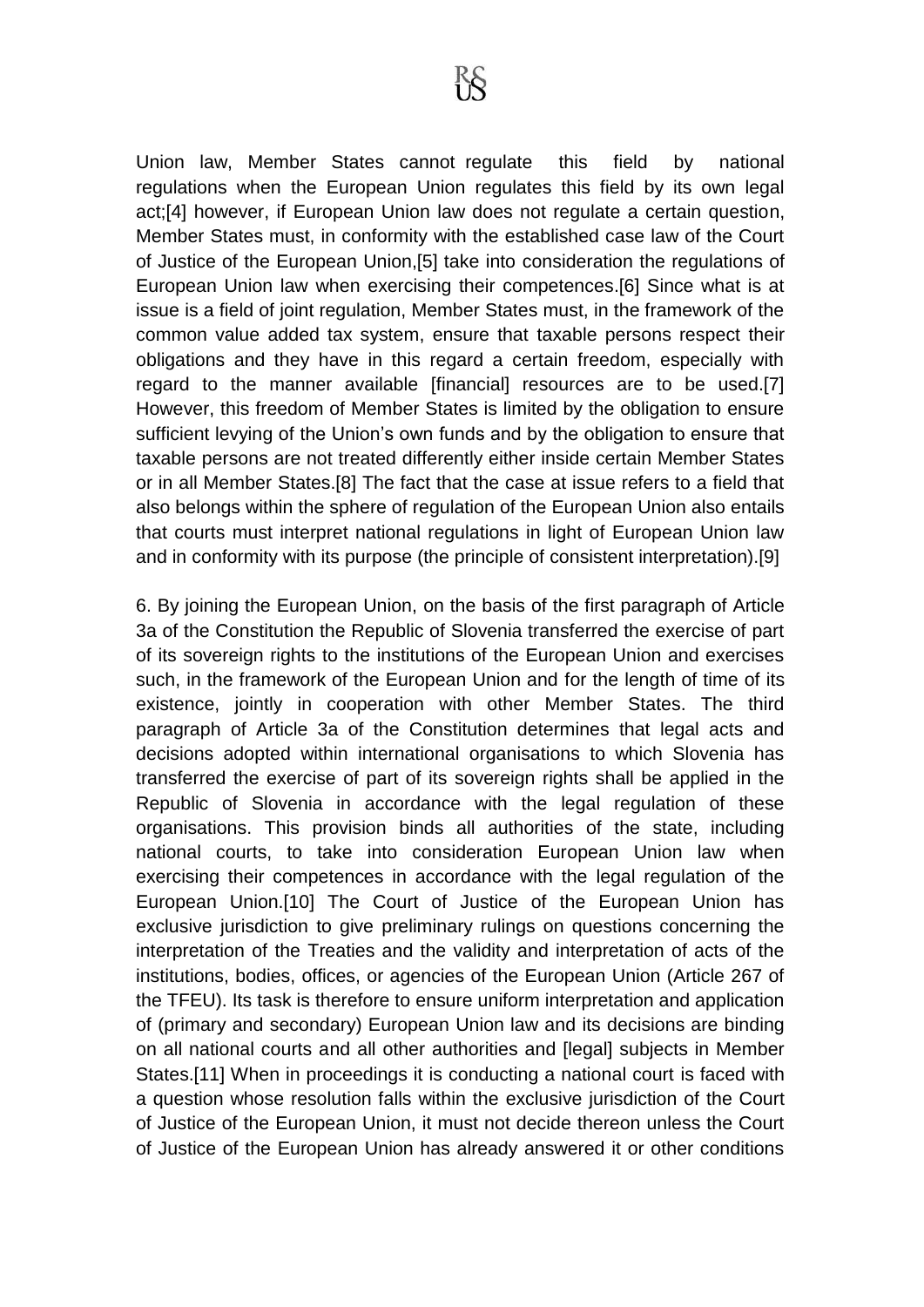that allow the national court to adopt a decision are fulfilled.[12] If the national court adopts a position inconsistent with the above, such entails a violation of the right to judicial protection determined by the first paragraph of Article 23 of the Constitution.

7. The case at issue refers to the field of indirect taxes (value added tax), which is subject to joint regulation by Member States and the European Union. The complainant proposed that a preliminary question be submitted to the Court of Justice of the European Union with regard to the implementation of the Sixth Directive. The Supreme Court did not take a position with regard to the motion. Consequently, the question arises whether the complainant's right to judicial protection (the first paragraph of Article 23 of the Constitution) was thereby violated.

8. Respect for the first paragraph of Article 23 of the Constitution in relation to the third paragraph of Article 3a of the Constitution and the third paragraph of Article 267 of the TFEU presupposes that the Court of Justice of the European Union is a court in the sense of the first paragraph of Article 23 of the Constitution and that the Supreme Court was obliged, as a court in the sense of the third paragraph of Article 267 of the TFEU, to submit the case to the Court of Justice of the European Union, under the presumption that the question regarding the interpretation of European Union law is essential for the decision, with regard to which the case law of the Court of Justice of the European Union has not yet delivered an answer thereon. Consequently, the Constitutional Court first had to assess whether the mentioned conditions are fulfilled.

9. The Court of Justice of the European Union is a court in the sense of an independent, impartial court constituted by law as referred to in the first paragraph of Article 23 of the Constitution. With regard to extensive institutional provisions (especially Articles 13 and 19 of the Treaty on European Union, consolidated version, OJ C 326, 26 October 2012 – hereinafter referred to as the TEU; Articles 251 through 256 of the TFEU and Protocol (No. 3) on the Statute of the Court of Justice of the European Union), there cannot be any doubt that in terms of its characteristics, the Court of Justice of the European Union is a court in the sense of the first paragraph of Article 23 of the Constitution. Not even the fact that the procedure under Article 267 of the TFEU is an intermediary procedure[13] that the parties to original proceedings before the court of a Member State cannot initiate by themselves, nor the fact that the main purpose of such procedure is to (merely) interpret of European Union law and/or assess the validity of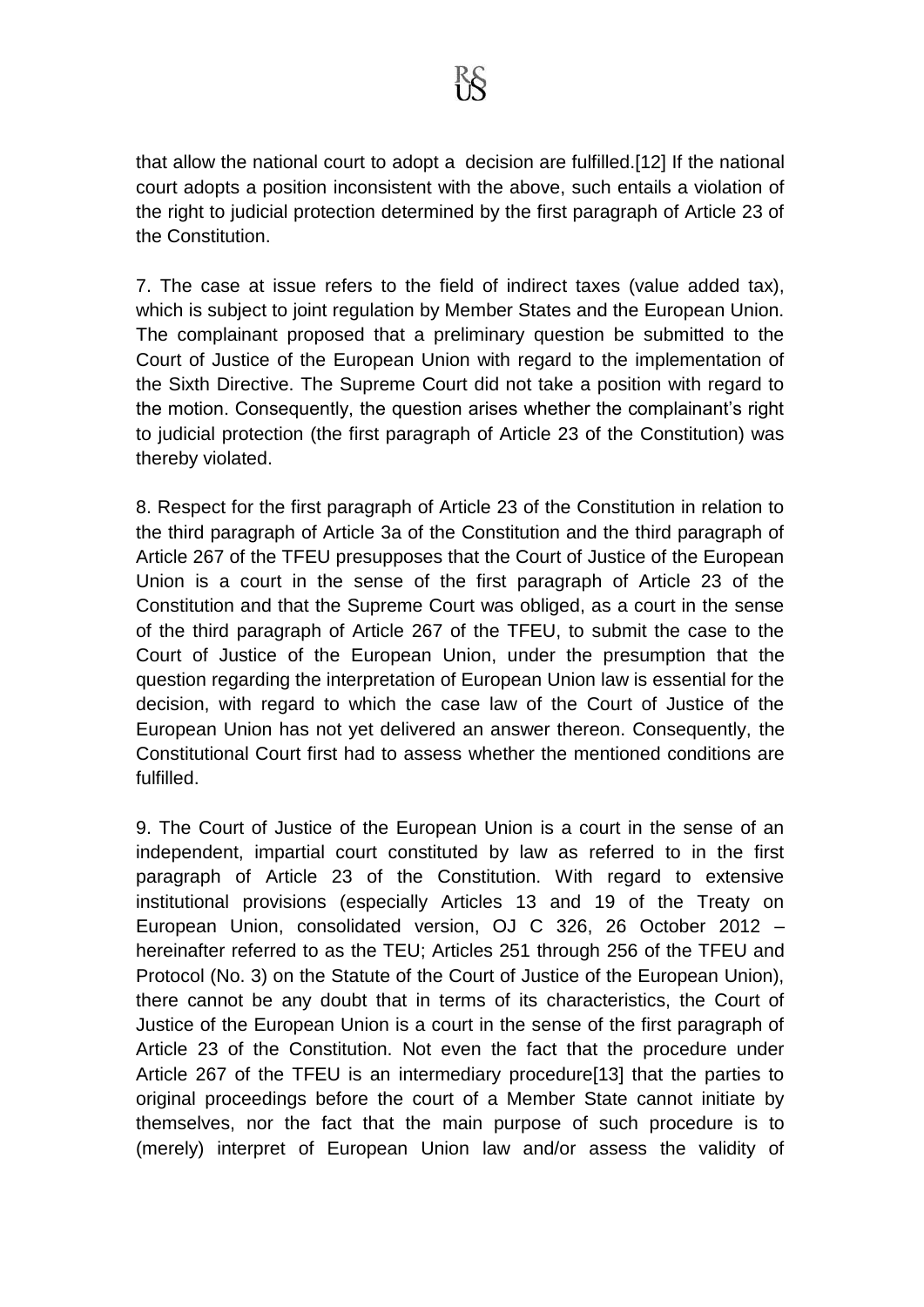secondary European Union law, can influence such characterisation. The answer to a question regarding the interpretation of the Treaties and/or the validity and interpretation of legal acts adopted on their basis is of essential importance for the adoption of the final decision in a single judicial dispute, a part of which is also a motion for a preliminary ruling. The right of an individual who is party to original proceedings [before the court of a Member State] to judicial protection under the first paragraph of Article 23 of the Constitution refers also to the duty of a court to submit the case to the Court of Justice of the European Union on the basis of Article 267 of the TFEU, regardless of the type of original judicial proceedings.

10. The third paragraph of Article 267 of the TFEU imposes on those courts or tribunals of a Member State against whose decision there is no judicial remedy under national law the duty to submit such question [to the Court of Justice of the European Union]. Both the terms "court or tribunal" and "judicial remedy" are terms of European Union law.[14] With regard to the terms "court or tribunal", it has to be taken into consideration that before it qualifies an authority as a "court or tribunal" in the sense of Article 267 of the TFEU, the Court of Justice of the European Union considers all its elements, such as the lawful origin of the authority, its permanence, the obligatory nature of its judicial power, the adversarial nature of proceedings, its application of legal rules, and its independence.[15] By taking into consideration the mentioned criteria, there cannot be any doubt that the Supreme Court is a court in the sense of Article 267 of the TFEU, because it fulfils all criteria that the case law of the Court of Justice of the European Union determines as decisive. Furthermore, Article 127 of the Constitution determines that the Supreme Court is the highest court in the state and that it decides on ordinary and extraordinary legal remedies and performs other functions provided by law. European Union law must be taken into consideration also with regard to the interpretation of the term "legal remedy". When defining a legal remedy in the sense of European Union law, it is not relevant whether the legal remedy is such that it must first be granted by the national court[16] and also whether the reasons due to which the legal remedy can be filed are limited (i.e. only due to legal questions).[17] Theory has provided two answers to the question of how "decisions against which there is no judicial remedy under national law" should be interpreted in national law. The first one is an abstract or institutional method, whereas the second one is a functional or concrete method.[18] Also the case law of the Court of Justice of the European Union approaches the latter.[19] The choice of the method is not decisive in the case at issue, as the result is the same whichever method is applied: The Supreme Court of the Republic of Slovenia is a Member State court against the decisions of which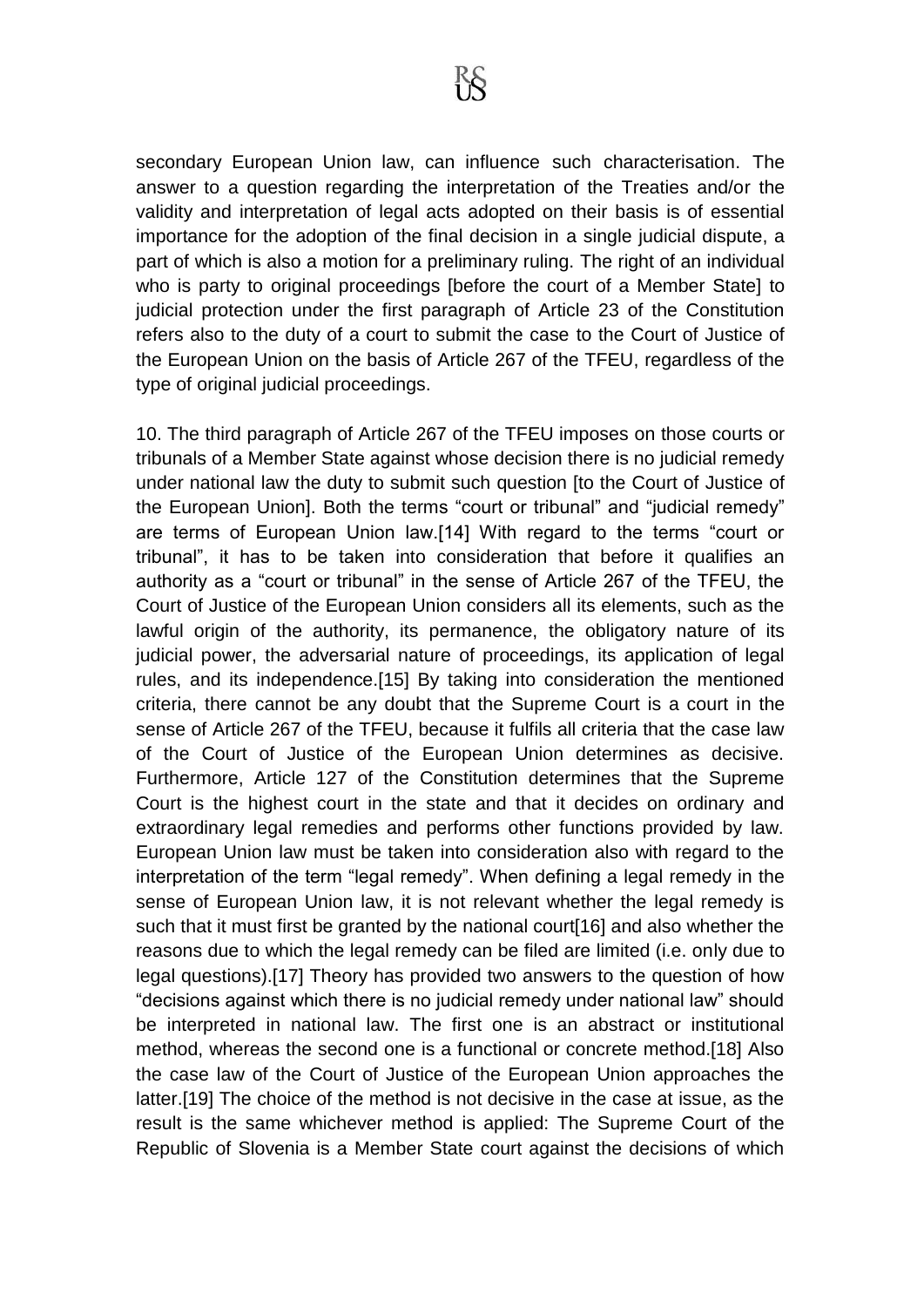there is no legal remedy under national law. The constitutional complaint as a special legal remedy for the protection of human rights is namely not a legal remedy in the sense of the third paragraph of Article 267 of the TFEU.[20] One consequence of a different position would namely be that the duty to submit the case [to the Court of Justice of the European Union] determined in the third paragraph of Article 267 of the TFEU would apply only to the constitutional courts of those states in which such constitutional complaints exist.

11. Since the Court of Justice of the European Union is a court in the sense of the first paragraph of Article 23 of the Constitution, this human right also guarantees that in the event a question of interpretation of European Union law and/or the validity of secondary European Union law arises in a dispute, it is the court that is competent under Article 267 of the TFEU to reply thereto that will reply thereto. However, such a constitutional guarantee does not entail that it is the task of the Constitutional Court to assess each mistake committed by courts with regard to questions related to jurisdiction. In proceedings to decide upon a constitutional complaint, the Constitutional Court only assesses whether the individual was ensured judicial protection before a court constituted by law, namely in such a manner that with regard to the transfer of the exercise of part of the sovereign rights of the Republic of Slovenia to the European Union (the third paragraph of Article 3a of the Constitution), also the separation of jurisdiction between the courts of the Republic of Slovenia as a Member State of the European Union and the Court of Justice of the European Union is taken into consideration (Article 267 of the TFEU).

12. The conditions under which Member State courts must submit a case to the Court of Justice of the European Union are determined by the third paragraph of Article 267 of the TFEU. The failure to comply with the duty to submit the case to the Court of Justice of the European Union must be consistent with the case law of the Court of Justice of the European Union established with regard to the third paragraph of Article 267 of the TFEU ([in accordance with] the third paragraph of Article 3a of the Constitution). In accordance with this case law, whenever the question of the *interpretation* of European Union law arises, courts must fulfil their duty to submit such question to the Court of Justice of the European Union, except if it is established 1) that the question is not relevant, whereby it is the national court that decides whether the question is relevant,[21] 2) that the point of European Union law in question has already been a subject of interpretation by the Court of Justice of the European Union[22], or 3) that the correct application of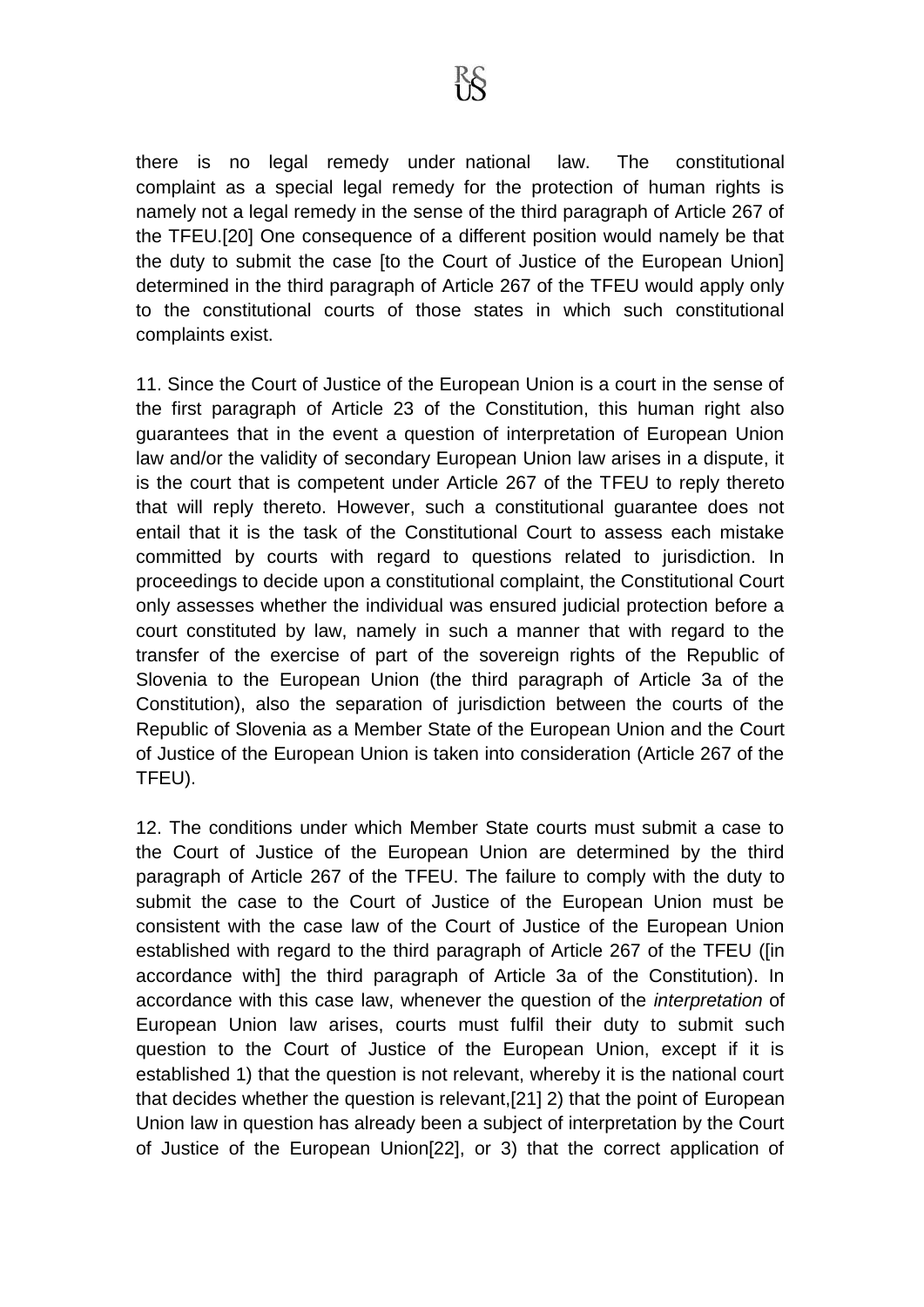European Union law is so obvious as to leave no space for any reasonable doubt.[23] Before the national court decides that the case at issue is such, it must be convinced that this is evident to the same degree also for the courts of other Member States and the Court of Justice of the European Union. Only if these conditions are fulfilled can national courts not submit the question to the Court of Justice of the European Union and decide thereon on their own responsibility.[24] Thereby, they must take into consideration the characteristics of European Union law and special problems that the interpretation thereof brings, including a comparison of all language versions of the text, respect for the special terminology of European Union law, and the positioning of the interpretation into the context of that law.[25] When what is at issue is a question of *the validity* of a legal act of the European Union, national courts cannot avoid submitting the case to the Court of Justice of the European Union because national courts do not have jurisdiction to establish that the legal acts of the European Union are invalid.[26]

13. In order for the Constitutional Court to be able to assess whether the individual was ensured judicial protection before a court constituted by law and whether the separation of jurisdiction determined by Article 267 of the TFEU was taken into consideration, there is the necessary precondition that the court [at issue] has adopted a sufficiently clear position with regard to the questions related to European Union law. This also includes reasoning explaining why, despite the party's motion to stay proceedings and to submit the case [to the Court of Justice of the European Union] in conformity with Article 267 of the TFEU, the court [at issue] decided, by taking into consideration the criteria stemming from the case law of the Court of Justice of the European Union, not to proceed in such manner. Already from the established constitutional case law it follows that a substantiated judicial decision constitutes an essential part of a fair trial, as protected by the right to the equal protection of rights determined by Article 22 of the Constitution, and that courts must, by a judicial decision, in a concrete manner, and with sufficient clarity determine the reasons on the basis of which they adopted their decision (Decision of the Constitutional Court No. Up-147/09, dated 23 September 2010, Official Gazette RS No. 83/10).[27] Even though it follows from the case law of the European Court of Human Rights that, [firstly], the Convention for the Protection of Human Rights and Fundamental Freedoms (Official Gazette RS No. 33/94, MP, No. 7/94 – hereinafter referred to as the ECHR) does not confer an absolute right to address questions of European Union law before the Court of Justice of the European Union,[28] because it is primarily national authorities, especially the courts, who must apply and interpret national law, even if the latter refers to or makes a reference to international law or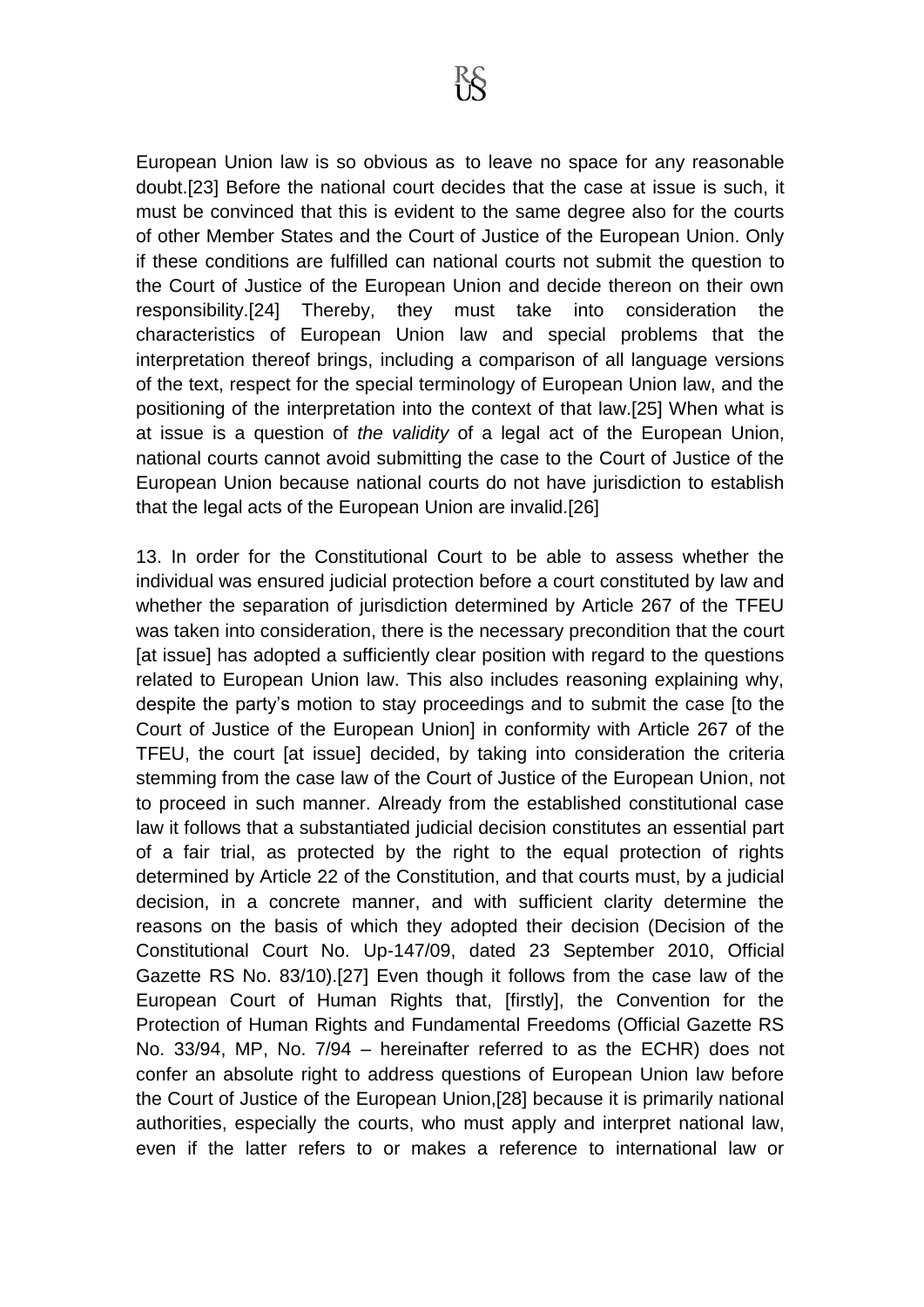agreements, and [secondly], that it is more suitable that the judicial authorities of the European Union interpret and apply European Union law,[29] such does not entail that the right to address a question of European Union law before the Court of Justice of the European Union is not protected indirectly by the right to a fair trial determined by the first paragraph of Article 6 of the ECHR. There may be a violation [of that Article], if the case is not submitted to the Court of Justice of the European Union.[30] However, only when a national court adopts an arbitrary decision to not submit a case to the Court of Justice of the European Union does such entail a violation of Article 6 of the ECHR.[31] The arbitrariness of not submitting the case to the Court of Justice of the European Union, in conformity with the case law of the European Court of Human Rights, entails an omission of the duty to substantiate the decision[32] guaranteed by the first paragraph of Article 6 of the ECHR. With regard to the above, the task of the European Court of Human Rights is not to correct mistakes in the interpretation or application of the relevant provision of European Union law, but to ensure that the decision is appropriately substantiated.[33]

14. In proceedings in which a question of the application of European Union law arises, sufficient reasoning is essential not only due to the constitutional procedural guarantees ensured by the right to the equal protection of rights determined by Article 22 of the Constitution, but also because by omitting the reasoning or if the reasoning is inadequate, the conditions determined in European Union law under which a case must be submitted to the Court of Justice of the European Union for a preliminary ruling are disregarded. A consequence of the fact that the case is not submitted to the Court of Justice of the European Union is that a court not competent to answer questions pertaining to European Union law decides thereon. Whenever there exists a duty to submit a case [to the Court of Justice of the European Union], a consequence of its omission may be that the Member State is liable for damages due to the violation of European Union law,[34] whereby, on the other hand, not even proceedings against a Member State for a violation of European Union law under Article 258 of the TFEU are excluded.[35] If the reasoning is omitted or it is inadequate, also the Constitutional Court is unable to conduct an assessment of the decision from the viewpoint of the first paragraph of Article 23 of the Constitution. A court's reasoning that refers to aspects of European Union law, including the dismissal of the party's motion to submit the case to the Court of Justice of the European Union, must therefore be such as to enable an assessment of whether the conditions establishing the duty to submit [the case] determined by the third paragraph of Article 267 of the TFEU had been respected in a manner consistent with these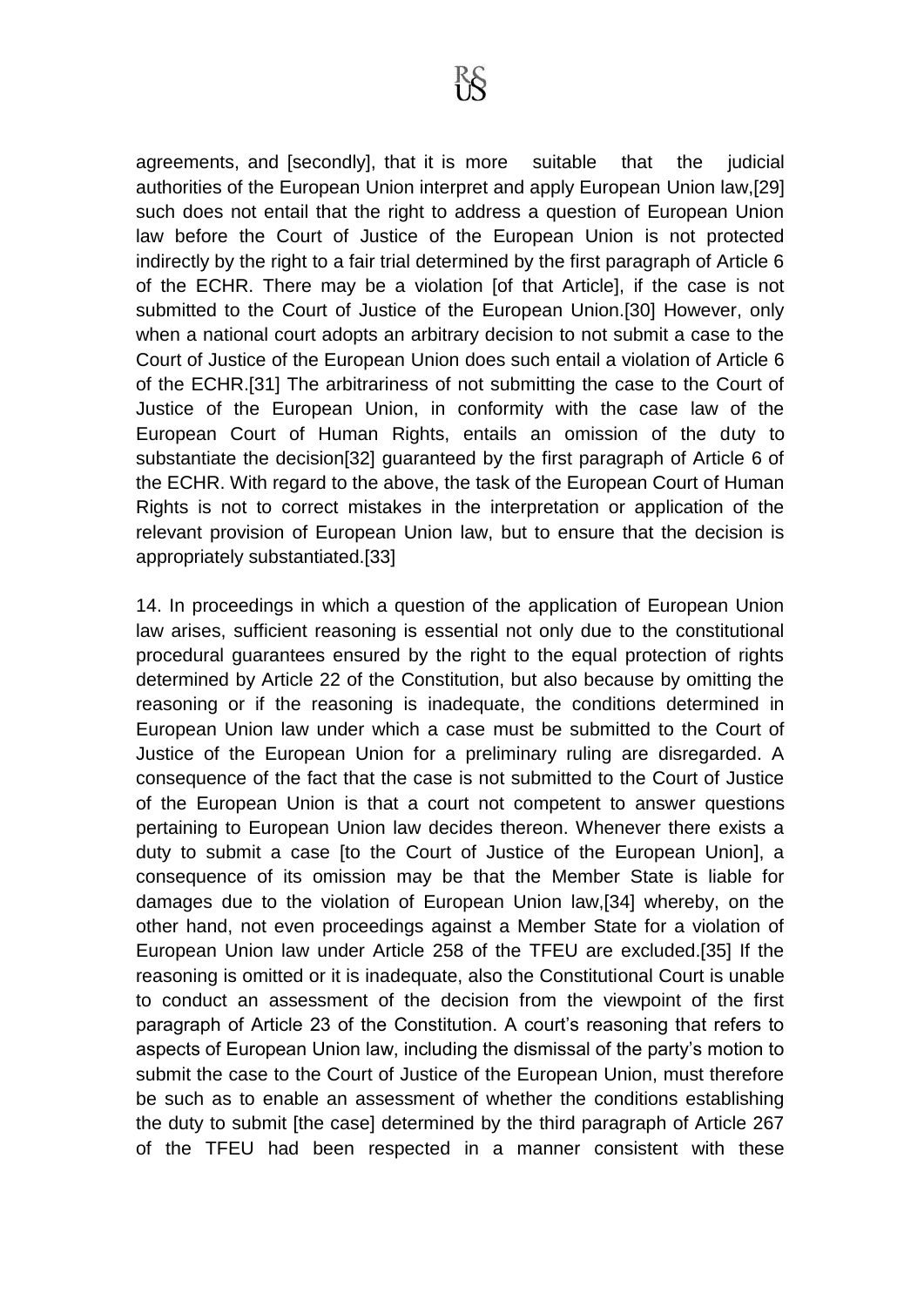conditions.[36] These conditions are namely decisive for an assessment of which court is competent to interpret European Union law.

15. As follows from the reasoning of the judgment, especially from the fifteenth paragraph thereof, the Supreme Court obviously deemed that also European Union law is relevant for deciding on the matter, more concretely, the Sixth Directive. It thereby adopted the positions that the case law of the Court of Justice of the European Union to which the complainant had referred is not relevant in his case, because "the factual circumstances and conclusions of the Court of Justice of the European Union in these cases cannot be equated with the state of the facts in the case at issue" and that "the mentioned judgments must be interpreted with regard to the manner and type of use of 'joint property', which must be clearly separated between the private and business sphere", and also that "the two disputed plots of land had been directly involved in carrying out a business activity of the applicant in revision proceedings and directly connected with the achieved profit and loss, regardless of the fact that the applicant in revision proceedings tried to achieve, by civil contracts, different business results and to lower his tax obligation."

16. Therefore, if the case law of the Court of Justice of the European Union to which the complainant referred is not relevant, because in the opinion of the Supreme Court the state of the facts in the case at issue cannot be equated with the state of the facts in the cases decided by the Court of Justice of the European Union, such could entail for the case at issue that the Court of Justice of the European Union has not (yet) decided on the questions raised therein. Such would entail at the same time that by adopting the position that the disputed plots of land had been involved in carrying out a business activity, the Supreme Court formed a position regarding which it is not clear whether it is based on the positions adopted in the case law of the Court of Justice of the European Union (*acte éclairé*). If it is not, the Supreme Court should have submitted the case to the Court of Justice of the European Union for a preliminary ruling, because the relevant provision of European Union law, with regard to the questions raised in the case at issue and by taking into consideration the circumstances of this case, has not (yet) been a subject of interpretation by the Court of Justice of the European Union.[37] In such case, the failure to submit the question to the Court of Justice of the European Union entails that the Supreme Court decided on a question which, due to the transfer of the exercise of part of the sovereign rights [of the Republic of Slovenia] to the European Union, it cannot decide on by itself (the third paragraph of Article 3a of the Constitution and Article 267 of the TFEU). In the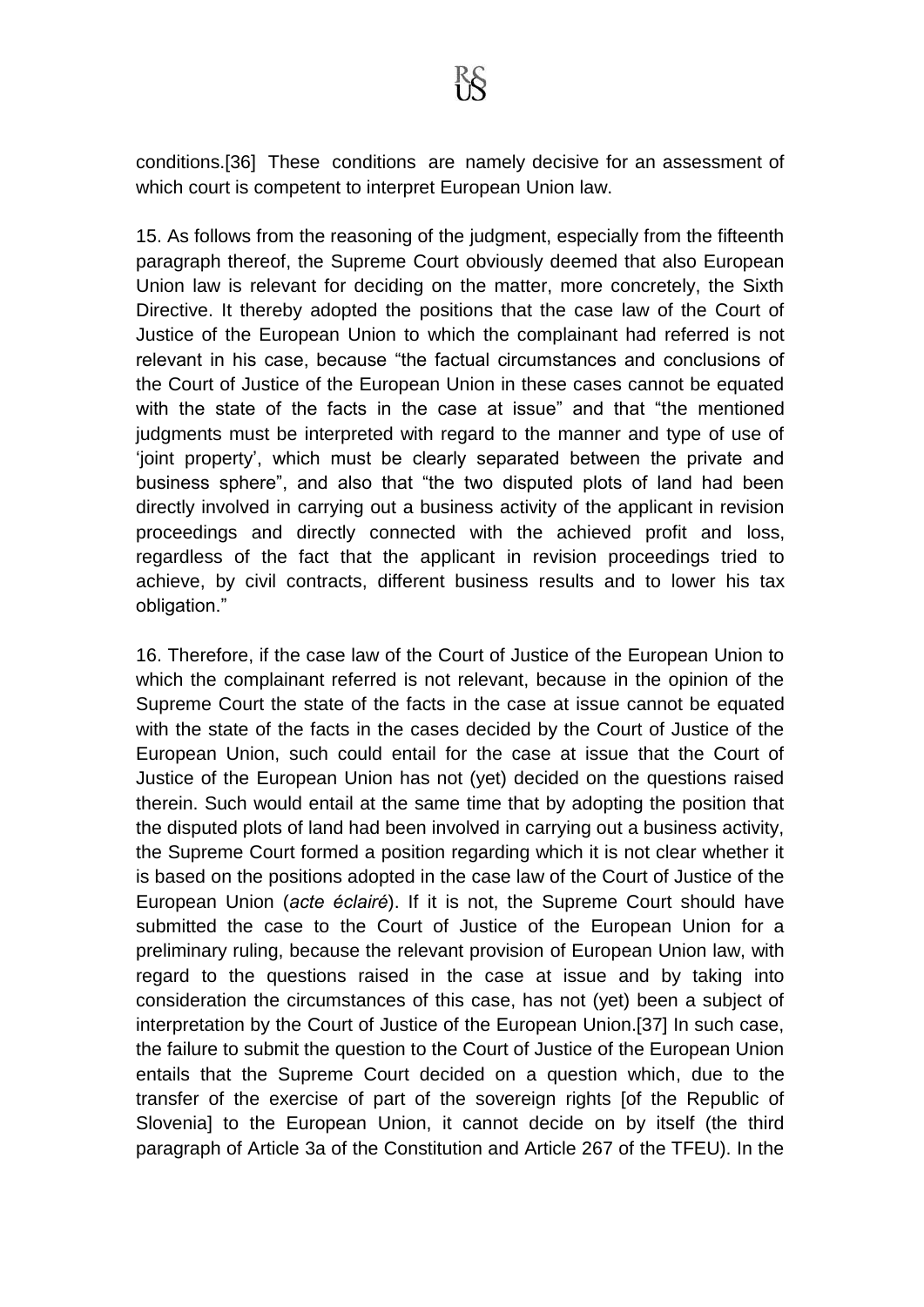absence of reasons of the Supreme Court that would substantiate a different decision, such position in itself entails a violation of the complainant's right to a court constituted by law determined by the first paragraph of Article 23 of the Constitution. However, the Supreme Court did not take a position with regard to the question of whether the correct application of European Union law is so obvious that there is no reasonable doubt about it (*acte clair*)[38] and that the case thus does not have to be submitted to the Court of Justice of the European Union to be decided on preliminarily. Consequently, in this part, the Constitutional Court is unable to carry out an assessment from the viewpoint of the first paragraph of Article 23 of the Constitution.

17. With regard to the established violation of the right determined by the first paragraph of Article 23 of the Constitution, the Constitutional Court abrogated the challenged judgment and remanded the case to the Supreme Court for new adjudication. In the new proceedings, the [Supreme] Court shall take into consideration the positions of the Constitutional Court in the present Decision. As the Constitutional Court abrogated the challenged judgment due to a violation of the right determined by the first paragraph of Article 23 of the Constitution, it did not assess the other alleged violations.

## **C.**

18. The Constitutional Court adopted this Decision on the basis of the first paragraph of Article 59 of the CCA, composed of: Mag. Miroslav Mozetič, President, and Judges Dr. Mitja Deisinger, Dr. Dunja Jadek Pensa, Mag. Marta Klampfer, Dr. Etelka Korpič – Horvat, Dr. Ernest Petrič, Jasna Pogačar, Dr. Jadranka Sovdat, and Jan Zobec. The Decision was adopted unanimously.

> Mag. Miroslav Mozetič President

Notes:

[1] This field is now regulated by Council Directive 2006/112/EC of 28 November 2006 on the common system of value added tax (OJ L 347, 11 December 2006, with amendments).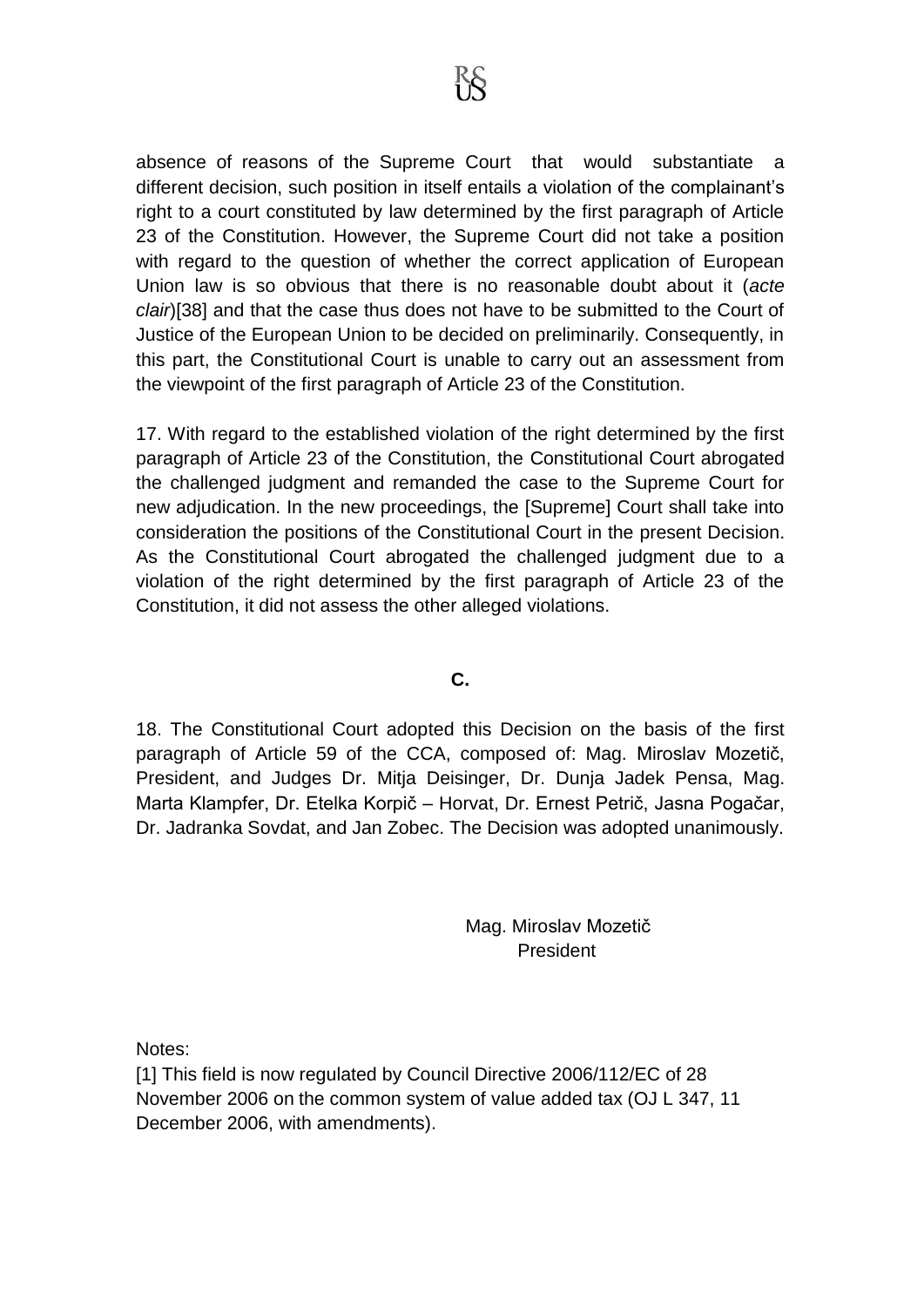[2] This Act was later replaced by the Value Added Tax Act (Official Gazette RS Nos. 13/11 – official consolidated text, 18/11, 78/11, 38/12, and 83/12 – VATA-1).

[3] According to the predominant standpoint, the field of the harmonisation of indirect taxes falls within the shared competence of the European Union and Member States. See, e.g., R. de la Feria, The EU VAT System and the Internal Market, IBFD, Amsterdam 2009, pp. 21–22.

[4] Judgment of the Court of Justice of the European Union in *The Queen v. Secretary of State for Health, ex parte British American Tobacco (Investments) Ltd and Imperial Tobacco Ltd*, C-491/01, dated 10 December 2002. [5] Its case law is extensive in this field; attention must be drawn to certain positions from this case law regarding the question of the application of different tax regimes with regard to the ownership that appears in the case at issue. It clearly follows therefrom that regardless of the fact whether under national law the principle *superficies solo cedit* is applicable, a distinction must be made between the taxation of plots of land that are the property of the taxable person as a natural person and the taxation of buildings that the taxable person built on these plots of land in the framework of carrying out its business operations (*cf.* in particular the Judgment in *Pieter de Jong v. Staatssecretaris van Financiën*, C-20/91, dated 6 May 1992, para. 19), and also that the taxable person has the right to choose whether they will include a particular item or asset in their business activity or not (see, e.g., the Judgments in *Finanzamt Uelzen*, para. 20; *Finanzamt Bergisch Gladbach v. HE*, C-25/03, dated 21 April 2005, para. 46; *Laszlo Bakcsi v. Finanzamt Fürstenfeldbruck*, C-415/98, dated 8 March 2001, paras. 24–34; and *Wolfgang Seeling v. Finanzamt Starnberg*, C-269/00, dated 8 May 2003, paras. 40 and 41). Furthermore, the question regarding the use of the item for business or private purposes can only be raised as a factual question that must be answered by a national court, if upon the acquisition of the item the taxable person was entitled to deduct the input value added tax (Judgment in *Bakcsi,*  para. 31). Only if the answer is positive must the national court assess, by taking into consideration all the circumstances of the case, especially the nature of the matter and the time between the acquisition of the item and its use for the taxable person's business activity, whether the item was acquired with the intention to be used for business purposes (*ibidem*, para. 29, and the Judgment in *Hansgeorg Lennartz v. Finanzamt München III*, C-97/90, dated 11 July 1991, para. 21).

[6] See, e.g., the Judgments of the Court of Justice of the European Union in *Commission of the European Communities v. United Kingdom*, C-246/89, dated 4 October 1991; in *Petri Manninen*, C-319/02, dated 7 September 2004;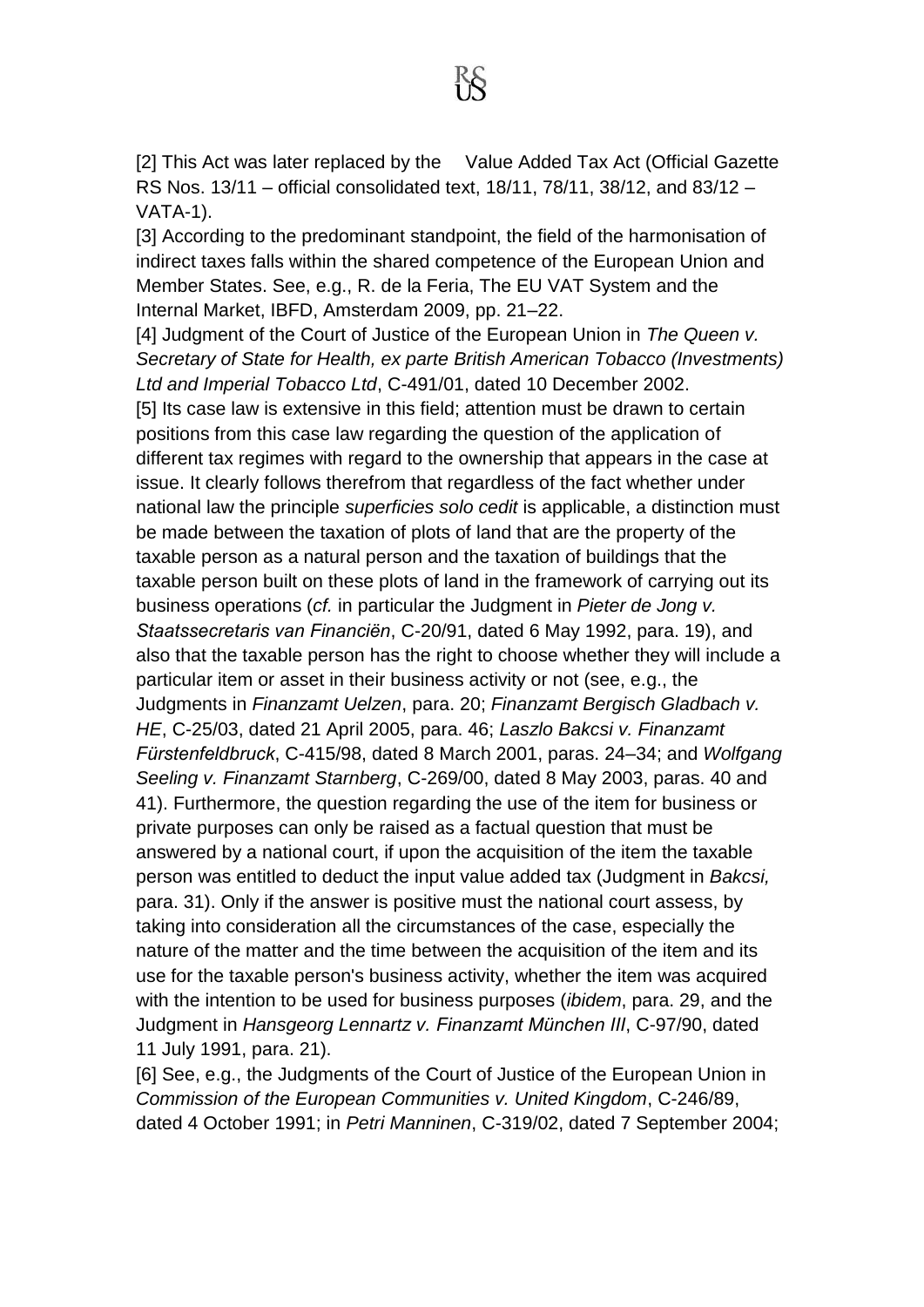and in *Centro di Musicologia Walter Stauffer v. Finanzamt München für Körperschaften,* C-386/04, dated 14 September 2006.

[7] The Judgment of the Court of Justice of the European Union in the case *Commission of the European Communities v. Italian Republic*, C-132/06, dated 17 July 2008, para. 38.

[8] *Ibidem*.

[9] Such was the position of the Constitutional Court already in Decision No. Up-2012/08, dated 5 March 2009 (Official Gazette RS No. 22/09 and OdlUS XVIII, 65).

[10] *Cf.* Order of the Constitutional Court No. U-I-65/13, dated 26 September 2013.

[11] See, e.g., M. Ilešič, Vloga sodišča EU pri enotnosti razlage pravil o (trgovinskih, tržnih) znamkah, Pravna praksa, No. 12 (2010), p. 12.

[12] See the Judgment in *C.I.L.F.I.T.*, 283/81, dated 6 October 1982.

[13] A. Middeke in: H. - W. Rengeling, A. Middeke, and M. Gellermann, Handbuch des Rechtsschutzes in der Europäischen Union, 2<sup>nd</sup> edition, Verlag C. H. Beck, München 2003, p. 213; M. Pechstein, EU-Prozessrecht, 4<sup>th</sup> edition, Mohr Siebeck, Tübingen 2011, p. 369.

[14] This is also stated, e.g., in the Judgment of the Court of Justice of the European Union in *Cartesio Oktató és Szolgáltató bt*, C-210/06, dated 16 December 2008, para. 55.

[15] See, in particular, the Judgment of the Court of Justice of the European Union in *Standesamt Stadt Niebüll*, C-96/04, dated 27 April 2006, para. 12, and the case law mentioned therein.

[16] The Judgment of the Court of Justice of the European Union in *Criminal proceedings against Kenny Roland Lyckeskog*, C-99/00, dated 4 June 2002, para. 16.

[17] The Judgment in *Cartesio Oktató és Szolgáltató bt*, paras. 75–78.

[18] A. Middeke in: H. - W. Rengeling, A. Middeke, and M. Gellermann, *op. cit.*, pp. 237–239; U. Ehrricke in: R. Streinz (Ed.), EUV/AEUV, Vertrag über die Europäische Union und Vertrag über die Arbeitsweise der Europäischen Union, Verlag C. H. Beck, München 2012, pp. 2324–2325; M. Holoubek, Vorlageberechtigung und Vorlageverpflichtung, in: M. Holoubek and M. Lang, Das EuGH-Verfahren in Steuersachen, Linde Verlag, Vienna 2000, p. 56. [19] See, e.g., The Judgment in *Criminal Proceedings against Kenny Roland Lyckeskog,* paras. 15 and 16.

[20] As stated also by U. Ehrricke in: R. Streinz (Ed.), *op. cit.*, p. 2325; C. Gaitanides in: H. von den Groeben and J. Schwarze (Ed.), Kommentar zum Vertrag über die Europäische Union und zur Gründung der Europäischen Gemeinschaft (Volume 4), 6th edition, Nomos Verlagsgesellschaft, Baden-Baden 2004, p. 543; J. Schwarze in: J. Schwarze (Ed.), EU-Kommentar, 2nd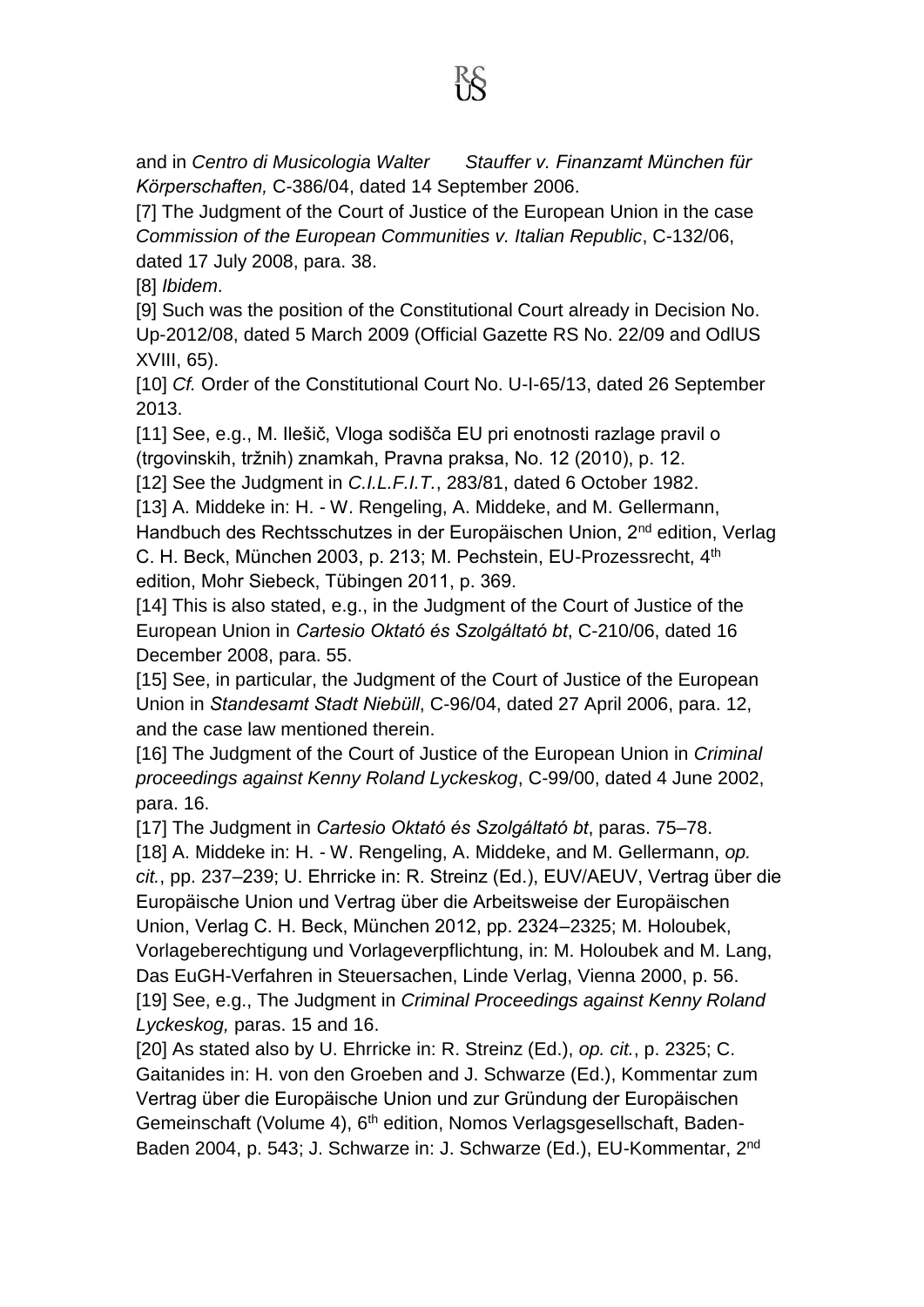edition, Nomos Verlagsgesellschaft, Baden-Baden 2009, p. 1820; M. Holoubek, *op. cit.*, p. 57; A. Middeke in: H. - W. Rengeling, A. Middeke, and M. Gellermann, *op. cit.*, p. 238; M. Pechstein, *op. cit.*, p. 412.

[21] See, in particular, the Judgments of the Court of Justice of the European Union in *C.I.L.F.I.T.*, para. 10; and in *Mecanarte – Metalúrgica da Lagoa Ld.<sup>a</sup> v. Chefe do Serviço da Conferência Final da Alfândega do Porto*, C-348/89, dated 27 June 1991, para. 47.

[22] Judgments of the Court of Justice of the European Union in the joined cases *Da Costa en Shaake NV and others v. Netherlands Inland Revenue Administration*, 28–30/62, dated 27 March 1963; and in *C.I.L.F.I.T.*, para. 14. [23] See the Judgments in *C.I.L.F.I.T.*, para. 21, in *Intermodal Transports BV v. Staatssecretaris van Financiën*, C-495/03, dated 15 September 2005, para. 33, and *Gaston Schul Douane-expediteur BV v. Minister van Landbouw, Natuur en Voedselkwaliteit*, C-461/03, dated 6 December 2005, para. 16. [24] The Judgment of the Court of Justice of the European Union in *C.I.L.F.I.T.*, para. 16.

[25] *Ibidem*, paras. 18–20.

[26] The Judgments in *Foto-Frost v. Hauptzollamt Lübeck-Ost*, 314/85, dated 22 October 1987 and in the case *Gaston Schul Douane-expediteur BV*, paras. 17–19.

[27] The Constitutional Court has already adopted the position that the fact that the Supreme Court failed to take a position on the allegations of an inconsistency of a statutory regulation with a European Union directive and on the motion that a preliminary question be submitted to the Court of Justice of the European Union entailed a violation of Article 22 of the Constitution (Decision of the Constitutional Court No. Up-958/09, U-I-199/09, dated 15 April 2010, Official Gazette RS No. 37/10).

[28] The Judgments of the European Court of Human Rights in *Société Divagsa v. Spain*, dated 12 May 1993*; André Desmots v. France,* dated 23 March 1999; *Schweighofer and others v. Austria,* dated 24 August 1999; *Peter Moosbrugger v. Austria*, dated 25 January 2000; *mutatis mutandis Coëme and others v. Belgium,* dated 22 June 2000; *Canela Santiago v. Spain,* dated 4 October 2001; *Bakker v. Austria,* dated 13 June 2002; *Pedersen and Pedersen v. Denmark,* dated 12 June 2003; *John v. Germany,* dated 13 February 2007; *Herma v. Germany,* dated 8 December 2009; and *Wallihauser v. Austria,* dated 20 June 2013.

[29] The Judgments of the European Court of Human Rights in *Bosphorus Hava Yollari Turizm ve Ticaret Anonim Şirketi v. Ireland,* dated 30 June 2005, and *Herma v. Germany.*

[30] See, in particular, the Judgment of the European Court of Human Rights in *Bosphorus Hava Yollari Turizm ve Ticaret Anonim Şirketi v. Ireland,* para.